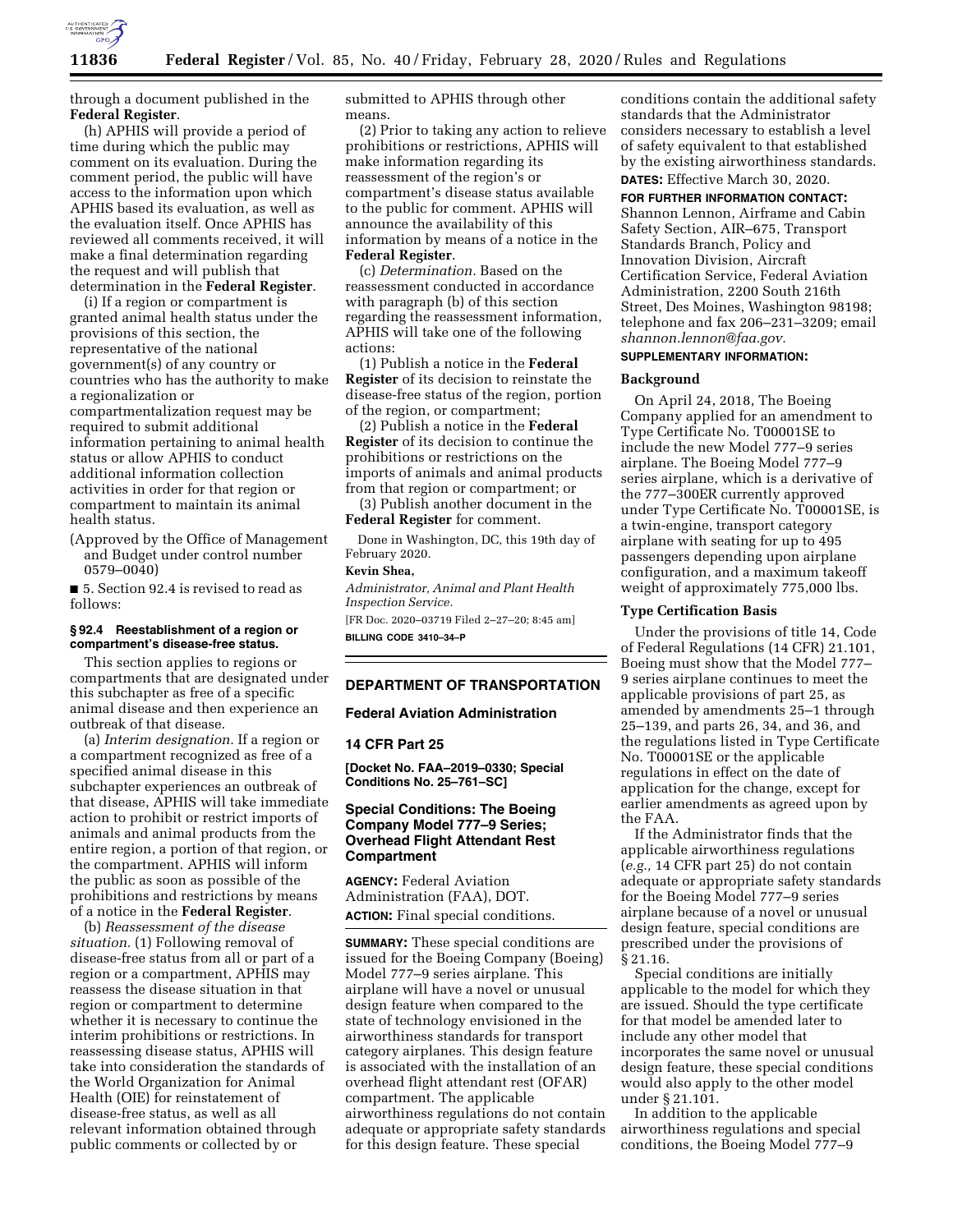series airplane must comply with the fuel vent and exhaust emission requirements of 14 CFR part 34 and the noise certification requirements of 14 CFR part 36.

The FAA issues special conditions, as defined in 14 CFR 11.19, in accordance with § 11.38, and they become part of the type certification basis under § 21.101.

### **Novel or Unusual Design Features**

The Boeing Model 777–9 series airplane will incorporate the following novel or unusual design features:

This airplane will have an installation of an OFAR compartment. The OFAR compartment of the Boeing Model 777– 9 series airplane is novel and unusual due to its design, location, and use on the airplane. It is located in the overhead area of the passenger compartment and crewmembers may occupy this compartment for crew rest purposes during flight.

## **Discussion**

Boeing has previously installed certified OFAR compartments on Boeing Model 777 series airplanes in varied locations, such as the main passenger seating area, the overhead space above the main passenger cabin seating area, and below the passenger cabin seating area within the cargo compartment. In each case, the Administrator determined that the applicable regulations did not provide all of the necessary requirements because each installation had novel or unusual features by virtue of its design, location, and use on the airplane.

When the Administrator finds that the applicable airworthiness regulations do not contain adequate or appropriate safety standards because of a novel or unusual design feature, special conditions are prescribed under the provisions of § 21.16. The special conditions contain safety standards that the Administrator considers necessary to establish a level of safety equivalent to that established by the existing airworthiness standards.

For the Boeing Model 777–9 series airplane, the OFAR compartment is located in the overhead space, above the main passenger cabin seating area, adjacent to Door 5. The OFAR compartment will contain six, eight, or ten private berths depending upon customer configuration. Additionally, only crewmembers who have been trained in OFAR procedures will occupy this compartment, and do so only in flight, not during taxi, takeoff, or landing. Crewmembers will access the OFAR compartment from the main deck by stairs through a vestibule. In

addition, a secondary evacuation route, which opens directly into the main passenger seating area, will be available as an alternate route for evacuating occupants of the compartment. The compartment will provide a smoke detection system, an oxygen system, and occupant amenities.

The FAA's design standards, including part § 25.853 (a), (e), and (h), do not adequately address the Boeing Model 777–9 series airplane OFAR compartment due to its design, location, and use on the airplane. This compartment is novel in that it is located in the overhead area of the passenger compartment and crewmembers may occupy this compartment for crew rest purposes during flight. Due to the novel or unusual features associated with the installation of this compartment, the FAA finds that special conditions are necessary to provide a level of safety equal to that established by the airworthiness regulations.

Boeing originally requested that Special Conditions No. 25–230–SC (68 FR 17513, April 9, 2003) for the OFAR compartment on the Model 777 airplane be made applicable to the Boeing Model 777–9 series airplane. However, after the issuance of Special Conditions No. 25–230–SC, the FAA issued Special Conditions No. 25–419–SC (76 FR 10482, February 25, 2011), for OFAR compartments allowed to be occupied during flight on Boeing Model 787 series airplanes, with changes to better address oxygen systems and fire suppression. Those special conditions reflected the methodology necessary to provide an equivalent level of safety for remote OFAR compartments, therefore new special conditions were proposed for these design features on Boeing Model 777–9 series airplanes.

The special conditions contain the additional safety standards that the Administrator considers necessary to establish a level of safety equivalent to that established by the existing airworthiness standards.

#### **Discussion of Comments**

Notice of Proposed Special Conditions No. 25–19–05–SC for the Boeing Model 777–9 series airplane was published in the **Federal Register** on August 19, 2019 (84 FR 42842). The FAA received one comment, from Boeing.

Boeing requested that the FAA specify that analyses could be used in lieu of flight tests to show compliance with special conditions numbers 10, 11, 12e, and 18b. The FAA does not agree with the requested change. Flight testing is necessary to establish in-flight

ventilation conditions, in order to assess the performance of smoke detectors, the penetration of smoke from the OFAR to the cabin, and the capability of the suppression system. Also, the current language has been used on similar special conditions, and these special conditions permitted the use of the similarity analysis that Boeing has requested. The text of this special condition (*i.e., the applicant must conduct flight tests to show compliance with this requirement*) does not eliminate the use of similarity analysis to justify validity and applicability of previously generated flight test data in lieu of conducting a new flight test. Applicants may propose the use of flight test certification data from a previously certificated design. The FAA's acceptance of the use of that data to determine compliance will depend upon the comparison between the previously certificated design and the proposed design in order to show that the previously generated flight test data is valid and applicable to represent the performance of proposed design and will show compliance to the special condition. Insertion of the term, analysis, in the conditions is unnecessary based on previous acceptance of the similarity approach described above. Furthermore, the addition of the term, analysis, changes the meaning of the conditions, which may subsequently result in confusion, and/or use of unintended compliance approaches. Therefore, the FAA finds that no change to the special condition is warranted.

## **Applicability**

As discussed above, these special conditions are applicable to the Boeing Model 777–9 series airplane. Should Boeing apply at a later date for a change to the type certificate to include another model incorporating the same novel or unusual design feature, these special conditions would apply to that model as well.

## **Conclusion**

This action affects only certain novel or unusual design features on one model series of airplanes. It is not a rule of general applicability.

## **List of Subjects in 14 CFR Part 25**

Aircraft, Aviation safety, Reporting and recordkeeping requirements.

## **Authority Citation**

The authority citation for these special conditions is as follows:

**Authority:** 49 U.S.C. 106(f), 106(g), 40113, 44701, 44702, 44704.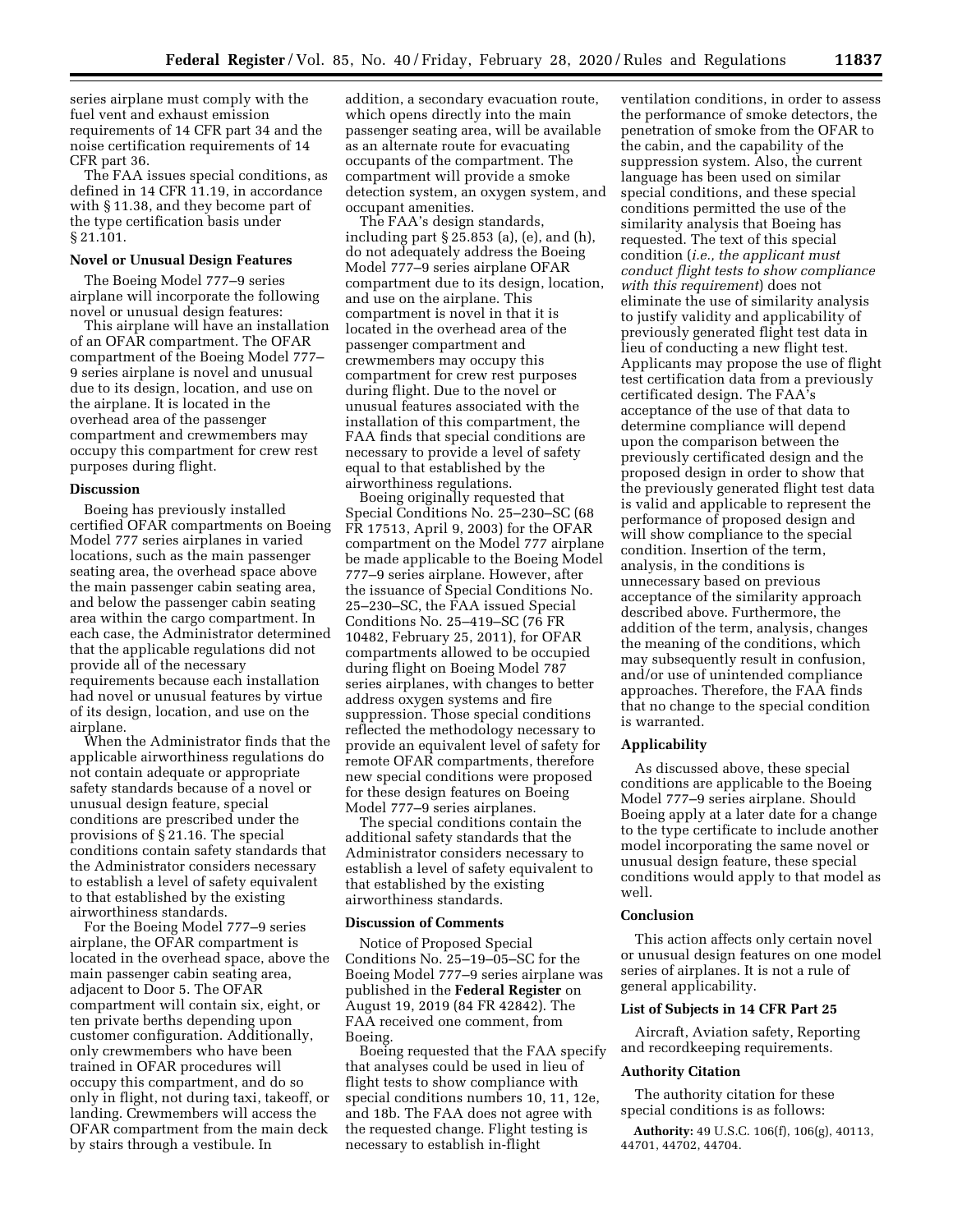## **The Special Conditions**

Accordingly, pursuant to the authority delegated to me by the Administrator, the following special conditions are issued as part of the type certification basis for the Boeing Model 777–9 series airplane.

## **Overhead Flight Attendant Rest (OFAR) Special Conditions**

1. *OFAR Compartment Occupancy.*  Occupancy of the OFAR compartment is limited to the total number of installed bunks and seats in each compartment. An approved seat or berth—able to withstand the maximum flight loads when occupied for each occupant permitted in the OFAR compartment must be available. Maximum occupancy in the OFAR compartment is six, eight, or ten crewmembers during flight depending upon customer configuration.

a. Appropriate placards must be located inside and outside each entrance to the OFAR compartment to indicate:

(1) The maximum number of occupants allowed during flight.

(2) Occupancy is restricted to crewmembers who are trained in the evacuation procedures for the OFAR compartment.

(3) Occupancy is prohibited during taxi, take-off, and landing.

(4) Smoking is prohibited in the OFAR compartment.

(5) That stowage in the OFAR compartment must be limited to emergency equipment, airplanesupplied equipment (*e.g.,* bedding), and crew personal luggage; the stowage of cargo and passenger baggage is not allowed.

b. At least one ashtray must be located on both the inside and the outside of any entrance to the OFAR compartment.

c. A limitation in the airplane flight manual, or other means, must be established to restrict occupancy to crewmembers that the pilot in command has determined to be trained in the emergency procedures for the OFAR compartment.

d. A limitation in the airplane flight manual, or other means, must be established to restrict occupancy to crewmembers that have received training to be able to rapidly use the evacuation routes of the OFAR compartment.

e. A means must be in place for any door installed between the OFAR compartment and the passenger cabin to be quickly opened from inside the compartment, even when crowding occurs at each side of the door.

f. For all OFAR compartment doors installed, a means must be in place that

precludes anyone from being trapped inside the OFAR compartment. If a manufacturer or operator installs a locking mechanism on a door, it must be capable of being unlocked from the outside without the aid of special tools. The lock must not prevent opening from the inside of the OFAR compartment at any time.

g. The means of opening doors and hatches to the OFAR compartment must be simple and obvious. Crewmembers must be able to close OFAR compartment doors and hatches from the main passenger cabin. Doors or hatches that separate the OFAR compartment from the main deck must not adversely affect evacuation of occupants on the main deck, for example, by slowing evacuation by encroaching into aisles, or causing injury to those occupants during opening of doors, or while doors are opened.

2. *Emergency Evacuation Routes.* At least two emergency evacuation routes must be available for occupants of the OFAR compartment to evacuate rapidly to the main cabin. OFAR compartment doors must be able to close these evacuation routes from the main passenger cabin after evacuation. In addition–

a. These routes must be located with sufficient separation within the OFAR compartment to minimize the possibility of an event either inside or outside of the OFAR compartment rendering both routes inoperative.

b. The routes must be designed to minimize the possibility of blockage, which might result from fire, mechanical or structural failure, or persons standing below or against the OFAR compartment outlets.

c. One of the two OFAR evacuation routes must not be located where egress from the OFAR compartment may be impeded during times when normal movement or occupancy is allowed or evacuation by passengers occurs (for example, the main aisle, cross aisle, or galley complex). If an evacuation route is in an area where normal movement of passengers occurs, it must be demonstrated that passengers would not impede egress to the main deck.

d. If low headroom is at or near the evacuation route, provisions must be made to prevent or to protect occupants of the OFAR compartment from head injury.

e. Use of evacuation routes must not depend on any powered device.

f. If an OFAR compartment outlet is over an area of passenger seats, a maximum of five passengers may be displaced from their seats temporarily during the process of evacuating an incapacitated person(s).

g. If an evacuation procedure involves the evacuee stepping on seats, the seats must not be damaged to the extent that they would not be acceptable for occupancy during an emergency landing.

h. OFAR compartment emergency evacuation procedures—including procedures for emergency evacuation of an incapacitated occupant from the OFAR compartment—must be established by the applicant. The applicant must transmit all of these procedures to each owner and operator for incorporation into its training programs and appropriate operational manuals.

i. A limitation must be included in the airplane flight manual, or other suitable means, to require that crewmembers are trained in the use of the OFAR compartment evacuation routes.

3. *Evacuation of Incapacitated Person.* A means must be available for evacuating an incapacitated person (representative of a 95th percentile male) from the OFAR compartment to the passenger cabin floor.

*Exit Signs and Placards.* The following exit signs and placards, meeting the following criteria, must be placed in the OFAR compartment:

a. At least one exit sign, located near each OFAR compartment outlet, meeting the emergency lighting requirements of  $\S 25.812(b)(1)(i)$ .

(1) One allowable exception to the minimum area requirement of § 25.812(b)(1)(i) is an exit sign having a reduced background area of no less than 5.3 square inches that is installed where the material surrounding the exit sign is light in color (such as white, cream, or light beige).

(2) If the material surrounding the exit sign is not light in color, a sign with a minimum of a one-inch-wide background border around the letters is acceptable.

(3) Another allowable exception requirement of  $\S 25.812(b)(1)(i)$  in the OFAR compartment is a sign with a symbol that the FAA has determined to be equivalent for use as an exit sign that meets § 25.811(d).

b. An appropriate placard for general access should be located conspicuously on or near each OFAR compartment door or hatch that defines the location and the operating instructions for access to and operation of the outlet door or hatch.

c. Placards must be readable from a distance of 30 inches under emergency lighting conditions.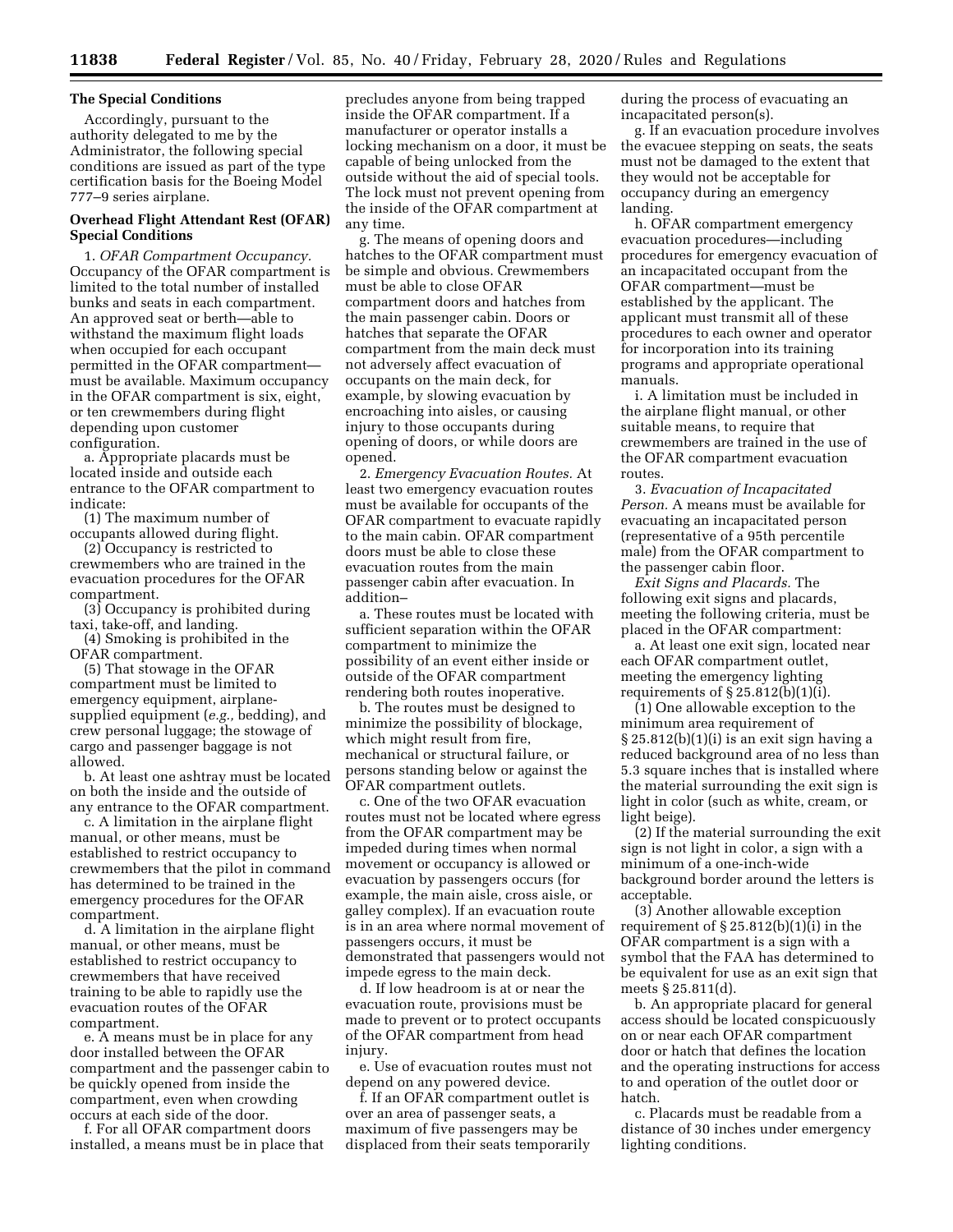d. The door handles, hatch handles, and operating-instruction placards required by Special Condition 4(b) of these special conditions must be illuminated to at least 160 micro lamberts under emergency lighting conditions.

5. *Emergency Illumination.* A means must be available, in the event of failure of the aircraft's main power system, and of the normal OFAR compartment lighting system, for emergency illumination to be automatically provided for the OFAR compartment.

a. This emergency illumination must be powered independent of the main lighting system.

b. The sources of general cabin illumination of the OFAR may be common to both the emergency and the main lighting systems, if the power supply to the emergency lighting system is independent of the power supply to the main lighting system.

c. The emergency illumination level must be sufficient to allow occupants of the OFAR compartment to locate and move to the main passenger cabin floor by means of each evacuation route.

d. The emergency illumination level must be sufficient, with the privacy curtains in the closed position, for each occupant of the OFAR compartment to locate a deployed oxygen mask required by Special Condition 13 of these special conditions.

6. *Two-Way Voice Communications.*  A means must be available for two-way voice communications between crewmembers on the flight deck and occupants of the OFAR compartment.

a. Two-way communications must also be available between occupants of the OFAR compartment and each flight attendant station in the passenger cabin that is required per § 25.1423(g) to have a microphone for the public address system.

b. The public address system must be able to communicate the relevant safety information to the crewmembers in the OFAR compartment (for example, fire in flight, aircraft depressurization, and preparation of the compartment for landing).

7. *Emergency Alarm System.* A means must be available for manual activation of an aural emergency alarm system, audible during normal and emergency conditions that enable crewmembers on the flight deck and at each pair of the required floor-level emergency exits to alert occupants of the OFAR compartment of an emergency. The use of a public address or crew interphone system is acceptable, provided an adequate means of differentiating between normal and emergency communications is incorporated. The

system must be powered in flight and after the shutdown or failure of all engines and auxiliary power units for a period of at least ten minutes.

8. *Seatbelt Fasten Signal.* A signal, readily detectable by seated or standing occupants of the OFAR compartment, must be in place to indicate when seat belts should be fastened.

a. If the OFAR compartment has no seats, at least one means must be provided to cover anticipated turbulence (*e.g.,* sufficient handholds).

b. Seatbelt-type restraints must be provided for berths and must be compatible for the sleeping position during cruise conditions.

c. A placard on each berth must require that these restraints be fastened when occupied.

d. If compliance with any of the other requirements of these special conditions predicates a specific head position, a placard must identify that head position.

9. *Protective Breathing Equipment (PBE).* In lieu of the requirements specified in § 25.1439(a) pertaining to PBE in isolated compartments, and to provide a level of safety equivalent that is provided to occupants of an isolated galley, the following equipment must be provided in the OFAR compartment:

a. Two PBE devices suitable for firefighting, or one PBE for each handheld fire extinguisher, whichever is greater. All PBE devices must be approved to Technical Standard Order (TSO)-C116 or equivalent.

b. At least one approved, hand-held fire extinguisher appropriate for the kinds of fires likely to occur.

c. One flashlight.

**Note:** Additional PBE devices and fire extinguishers in specific locations, beyond the minimum numbers prescribed in Special Condition 9, may be required as a result of the egress analysis accomplished to satisfy Special Condition 2(a) of these special conditions.

10. *Smoke and fire detection system.*  Smoke and fire detection system(s) must be provided that monitor each occupiable area within the OFAR compartment, including those areas partitioned by curtains or doors. The applicant must conduct flight tests to show compliance with this requirement. Each smoke or fire detection system(s) must provide:

a. A visual indication to the flight deck within one minute after the start of a fire.

b. An aural warning in the OFAR compartment.

c. An aural or visual warning in the main passenger cabin. This warning must be readily detectable by a flight attendant, taking into consideration the locations of flight attendants throughout the main passenger compartment during various phases of flight.

11. *Built-in fire suppression system.*  The OFAR compartment must be designed such that fires within the compartment can be controlled without a crewmember having to enter the compartment (*i.e.,* built-in fire suppression system), or the design of the access provisions must allow crewmembers equipped for firefighting to have unrestricted access to the compartment. The time for a crewmember on the main deck to react to the fire alarm, to don the firefighting equipment, and to gain access must not exceed the time for the compartment to become smoke-filled, making it difficult to locate the fire source. The acceptable duration that the suppression capability of a built-in fire suppression system can be maintained must be verified by certification flight-testing.

12. *Hazardous Smoke and Extinguishing Agent.* The applicant must provide a means to prevent hazardous quantities of smoke or extinguishing agent originating in the OFAR compartment from entering the flight deck, passenger cabin, or any other occupiable compartment.

a. Small quantities of smoke may penetrate from the OFAR compartment into other occupied areas during the one-minute smoke detection time.

b. Firefighting procedures must ensure that crewmembers close all doors and hatches at the OFAR compartment outlets after evacuation of the compartment and during firefighting to minimize smoke and extinguishing agent entering other occupiable compartments.

c. Hazardous quantities of smoke may not enter any occupied compartment while a crewmember accesses an OFAR compartment to manually fight a fire there. The amount of smoke entrained by a crewmember exiting the OFAR compartment is not considered a hazardous amount.

d. Smoke entering any occupiable compartment, when access to the OFAR compartment is open for evacuation, must dissipate within five minutes after the access to the OFAR compartment is closed.

e. The applicant must conduct flight tests to show compliance with this requirement.

13. *Supplemental Oxygen System.* A supplemental oxygen system within the OFAR compartment that supplies oxygen in the event of decompression must provide the following:

a. At least one oxygen mask for each seat and berth in the OFAR compartment.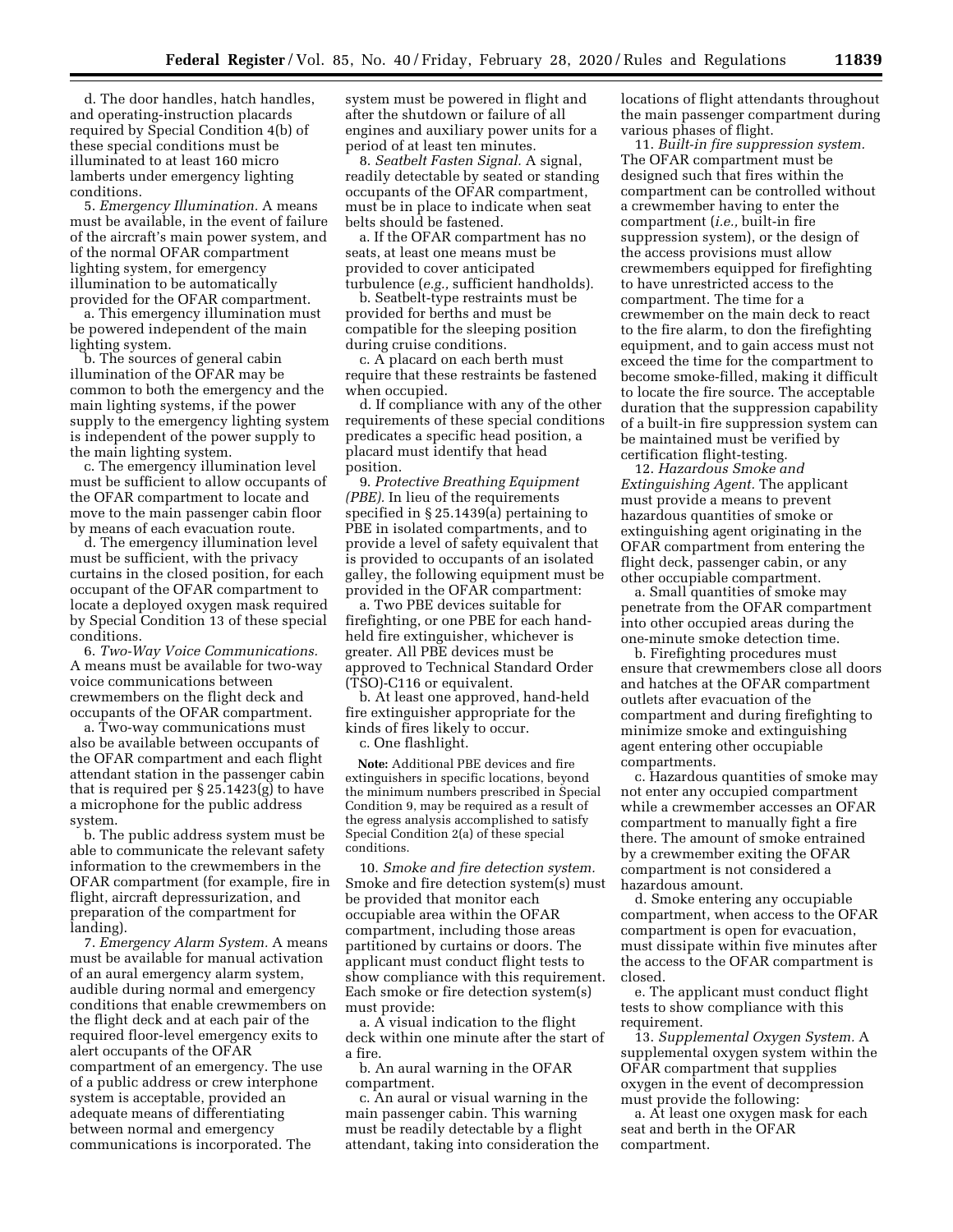b. If a destination area, such as a changing area, is provided in the OFAR compartment, an oxygen mask must be readily available for each occupant who can reasonably be expected to be in the destination area. The maximum number of required oxygen masks within the destination area is limited to the placarded maximum occupancy of the OFAR compartment.

c. An oxygen mask must be readily accessible to each occupant who can reasonably be expected to be moving from the main cabin into the OFAR compartment, moving around within the OFAR compartment, or moving from the OFAR compartment to the main cabin.

d. The supplemental oxygen system must provide an aural and visual alert to warn occupants of the OFAR compartment to don oxygen masks in the event of decompression.

(1) The aural and visual alerts must activate concurrently with deployment of the oxygen masks in the passenger cabin.

(2) To compensate for sleeping occupants, the aural alert must be heard in each section of the OFAR compartment and must sound continuously for a minimum of five minutes or until a reset switch within the OFAR compartment is activated.

(3) A visual alert that informs occupants that they must don an oxygen mask must be visible in each section.

e. A means must be in place by which oxygen masks in the OFAR compartment can be manually deployed from the flight deck.

f. The applicant must establish approved procedures for OFAR occupants in the event of decompression. These procedures must be provided to the operator for incorporation into its training programs and appropriate operational manuals.

g. The supplemental oxygen system for the OFAR compartment must meet the same 14 CFR part 25 regulations for the supplemental oxygen system for the passenger cabin occupants, except for the 10 percent additional masks requirement of 14 CFR 25.1447(c)(1).

h. The illumination level of the normal OFAR compartment lighting system must automatically be sufficient for each occupant of the compartment to locate a deployed oxygen mask.

14. *Divided OFAR Compartments.*  The following requirements apply to OFAR compartments that are divided into more than one section by the installation of curtains or partitions:

a. A placard is required adjacent to each curtain that visually divides or separates the OFAR compartment into smaller sections. The placard must

require that the curtain(s) remains open when that section is unoccupied. The vestibule section adjacent to the stairway is not considered a private section and, therefore, does not require a placard.

b. For each section of the OFAR compartment created by the installation of a curtain, the following requirements of these special conditions must be met with the curtain open or closed:

(1) No-smoking placard (Special Condition 1),

(2) Emergency illumination (Special Condition 5),

(3) Aural emergency alarm system (Special Condition 7),

(4) Seatbelt-fasten signal or return-toseat signal as applicable (Special Condition 8),

(5) Smoke or fire detection system requirement (Special Condition 10), and (6) Oxygen system (Special Condition

13). c. OFAR compartments that are divided by curtains to the extent that

evacuation could be adversely affected must have exit signs directing occupants to the primary stairway outlet. The exit signs must be provided in each separated section of the OFAR compartment, except for curtained bunks, and must meet the requirements of § 25.812(b)(1)(i). An exit sign with reduced background area or a symbolic exit sign, as described in Special Condition 4(a), may be used to meet this requirement.

d. For OFAR compartments that are divided using an installation of a rigid partition with a door separating the sections, the following requirements of these special conditions must be met with the door open or closed:

(1) A secondary evacuation route from each section to the main deck is required, or alternatively, the applicant must show that any door between the sections precludes anyone from being trapped inside a section of the compartment. The applicant must consider removal of an incapacitated occupant from within this area. A secondary evacuation route from a small room designed for only one occupant for a short time duration, such as a changing area or lavatory, is not required, but the applicant must consider removal of an incapacitated occupant from within such a small room.

(2) Any door between the sections must be shown to be openable when crowded against, even when crowding occurs at each side of the door.

(3) No more than one door may be located between any seat or berth and the primary stairway door.

(4) In each section, exit signs meeting requirements of § 25.812(b)(1)(i), or shown to have an equivalent level of safety, must direct occupants to the primary stairway outlet. An exit sign with reduced background area or a symbolic exit sign, as described in Special Condition 4(a), may be used to meet this requirement.

(5) Special Conditions 1 (no-smoking placards), 5 (emergency illumination), 7 (emergency alarm system), 8 (fastenseatbelt signal or return to seat signal as applicable), 10 (smoke or fire detections system), and 13 (oxygen system) must be met with the door open or closed.

(6) Special Condition 6 (two-way voice communication) and 9 (Emergency firefighting and protective equipment) must be met independently for each separate section except for lavatories or other small areas that are not intended to be occupied for extended periods of time.

15. *Waste Disposal Receptacle.* If a waste-disposal receptacle is fitted in the OFAR compartment, it must be equipped with an automatic fire extinguisher that meets the performance requirements of § 25.854(b).

16. *OFAR Compartment Materials.*  Materials (including finishes or decorative surfaces applied to the materials) of OFAR compartments must comply with flammability requirements of § 25.853(a) as amended by Amendment 25–116. Seat cushions and mattresses must comply with the flammability requirements of § 25.853(c) as amended by Amendment 25–116 and the test requirements of part 25, appendix F, part II, or other equivalent methods.

17. *OFAR Compartment Lavatory.* A lavatory within the OFAR compartment must meet the same requirements as a lavatory installed on the main deck except with regard to Special Condition 10 for smoke detection.

18. *OFAR Compartment Stowage.*  Each stowage compartment in the OFAR compartment, except for under-seat compartments for occupant convenience, must be completely enclosed. All enclosed stowage compartments within the OFAR compartment that are not limited to stowage of emergency equipment or airplane-supplied equipment (*e.g.,*  bedding) must meet the design criteria described in table 1 of these special conditions. The in-flight accessibility of very large, enclosed, stowage compartments and the subsequent impact on the crewmembers' ability to effectively reach any part of the compartment with the contents of a hand-held fire-extinguishing system will require additional fire-protection